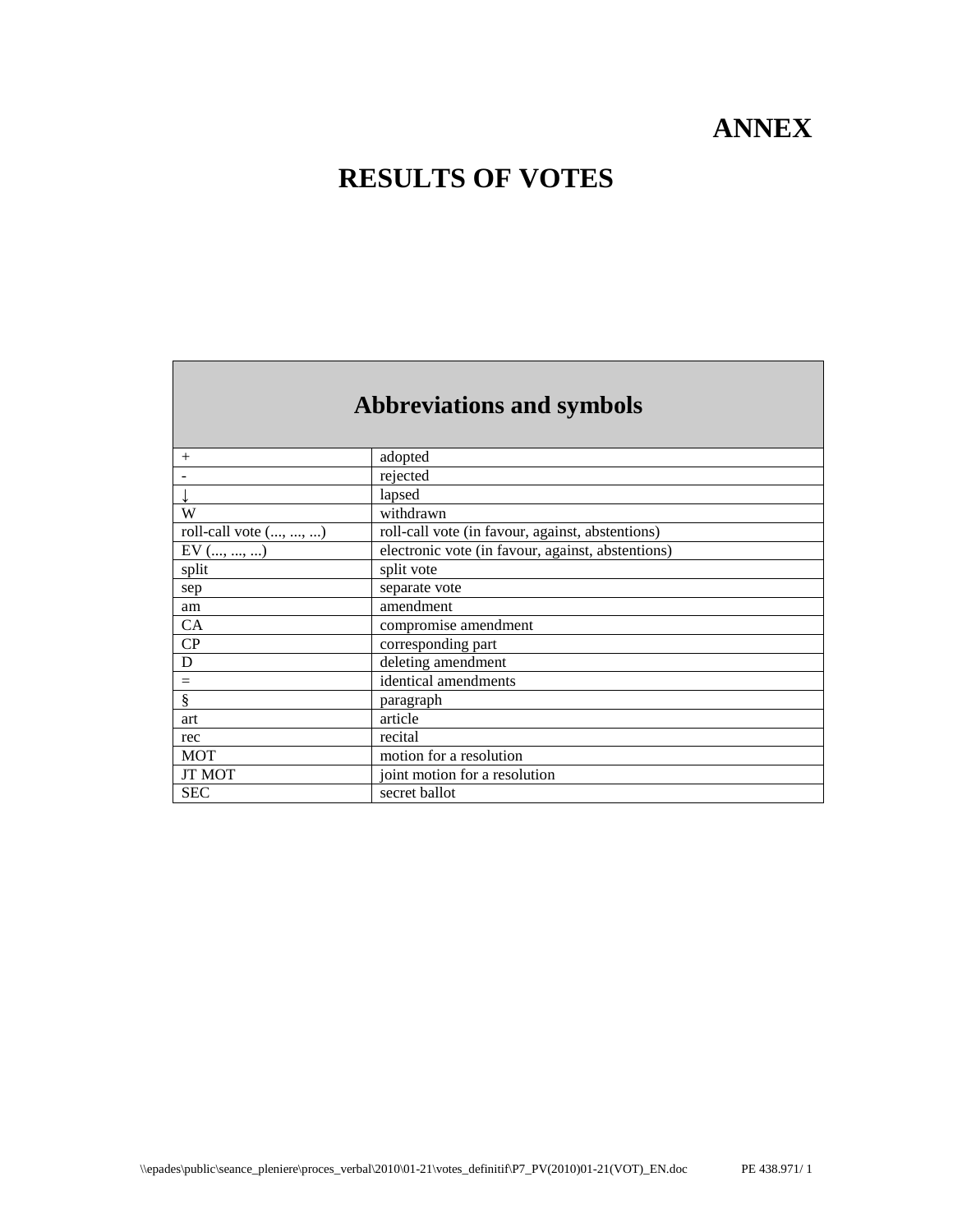### **1. Recent attacks on religious minorities in Egypt and in Malaysia**

*Motions for resolutions: B7-0035/2010, B7-0037/2010, B7-0038/201, B7-0039/2010, B7-0045/2010, B7-0048/2010*

| Subject                                     | Am.<br>N <sub>o</sub>                                                                                  | Author                    | <b>RCV</b><br>etc. | Vote             | $RCV/EV - remarks$ |  |  |  |
|---------------------------------------------|--------------------------------------------------------------------------------------------------------|---------------------------|--------------------|------------------|--------------------|--|--|--|
|                                             |                                                                                                        |                           |                    |                  |                    |  |  |  |
|                                             | Joint motion for a resolution<br>RC-B7-0035/2010/rev<br>(PPE, S&D, ALDE, Verts/ALE, ECR, GUE/NGL, EFD) |                           |                    |                  |                    |  |  |  |
| $§$ 2                                       | 1                                                                                                      | <b>ALDE</b>               | <b>RCV</b>         |                  | 190,398,16         |  |  |  |
| § 6                                         | $\S$                                                                                                   | original text             | split              |                  |                    |  |  |  |
|                                             |                                                                                                        |                           | $\mathbf{1}$       | $\boldsymbol{+}$ |                    |  |  |  |
|                                             |                                                                                                        |                           | $\sqrt{2}$         |                  |                    |  |  |  |
| § 10                                        | $\mathfrak{2}$                                                                                         | ALDE                      | <b>RCV</b>         |                  | 188,412,7          |  |  |  |
| After § 10                                  | 6                                                                                                      | <b>ECR</b>                |                    |                  |                    |  |  |  |
| After rec D                                 | 3                                                                                                      | <b>ECR</b>                |                    |                  |                    |  |  |  |
| After rec J                                 | $\overline{4}$                                                                                         | $\ensuremath{\text{ECR}}$ |                    |                  |                    |  |  |  |
| Rec L                                       | §                                                                                                      | original text             | split              |                  |                    |  |  |  |
|                                             |                                                                                                        |                           | 1                  | $\boldsymbol{+}$ |                    |  |  |  |
|                                             |                                                                                                        |                           | $\sqrt{2}$         |                  |                    |  |  |  |
| After rec O                                 | 5                                                                                                      | <b>ECR</b>                |                    |                  |                    |  |  |  |
| vote: resolution (text as a whole)          |                                                                                                        |                           |                    | $\boldsymbol{+}$ |                    |  |  |  |
| Motions for resolutions by political groups |                                                                                                        |                           |                    |                  |                    |  |  |  |
| B7-0035/2010                                |                                                                                                        | <b>ALDE</b>               |                    | ↓                |                    |  |  |  |
| B7-0037/2010                                |                                                                                                        | <b>EFD</b>                |                    |                  |                    |  |  |  |
| B7-0038/2010                                |                                                                                                        | PPE                       |                    | ↓                |                    |  |  |  |
| B7-0039/2010                                |                                                                                                        | S&D                       |                    |                  |                    |  |  |  |
| B7-0045/2010                                |                                                                                                        | <b>ECR</b>                |                    |                  |                    |  |  |  |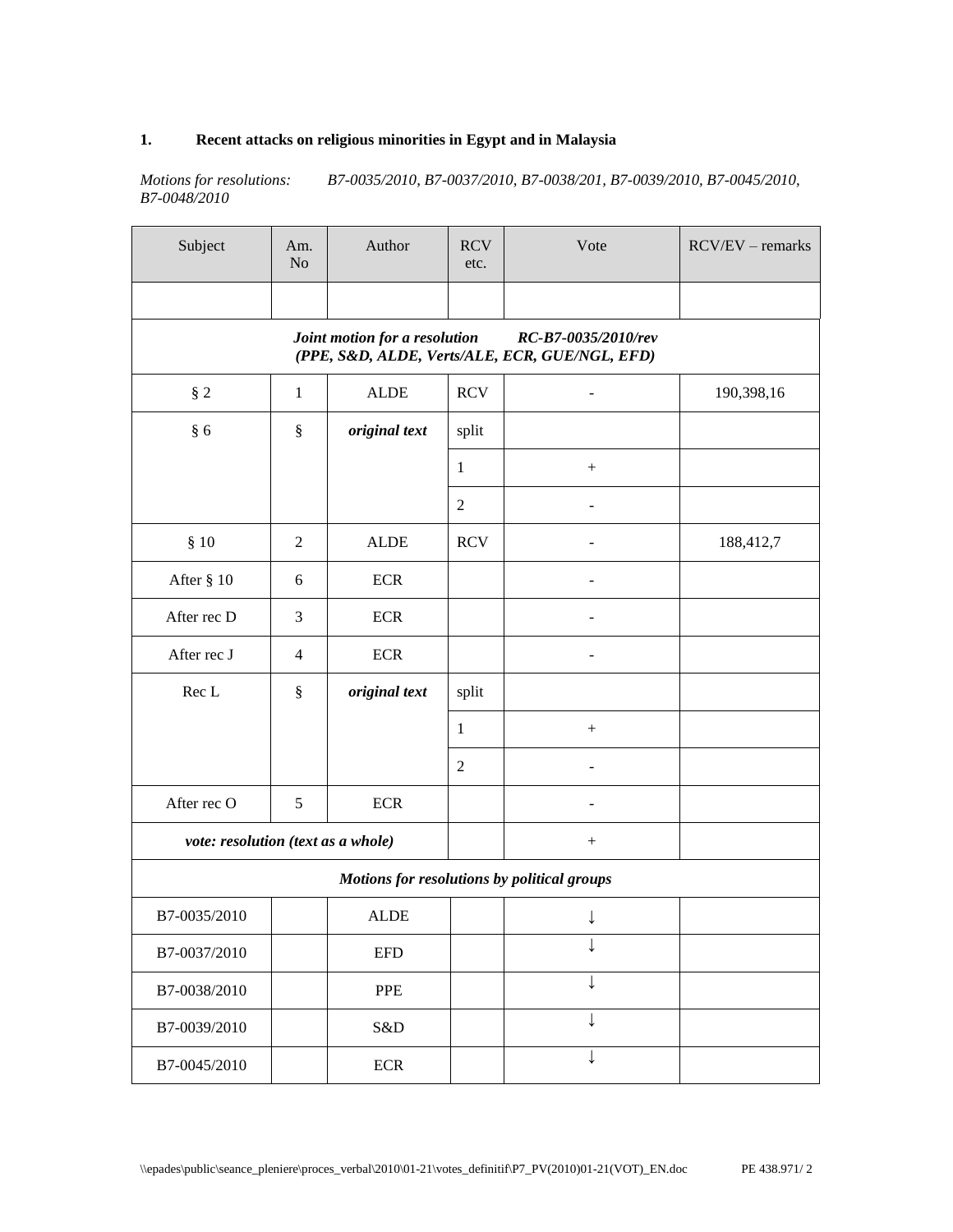| Subject      | Am.<br>No | Author    | <b>RCV</b><br>etc. | Vote | $RCV/EV - remarks$ |
|--------------|-----------|-----------|--------------------|------|--------------------|
| B7-0048/2010 |           | Verts/ALE |                    |      |                    |

*Requests for roll-call votes* Amendments 1 and 2

| Requests for split votes<br>PPE.                     |                                                        |
|------------------------------------------------------|--------------------------------------------------------|
| <b>&amp; 6</b><br><i>First part:</i><br>Second part: | Text as a whole excluding the word 'deep'<br>this word |

#### **Recital L**

| <i>First part:</i> | Text as a whole excluding the words 'an outbreak of violence and' |
|--------------------|-------------------------------------------------------------------|
| Second part:       | these words                                                       |

*Miscellaneous*

Ramon Tremosa i Balcells had also signed the joint motion for a resolution.

#### **2. Human Rights violations in China, notably the case of Liu Xiaobo**

*Motions for resolutions: B7-0040/2010, B7-0041/2010, B7-0051/2010, B7-0052/2010, B7-0053/2010, B7-0054/2010, B7-0055/2010*

| Subject                                                                                                              | Am.<br>N <sub>o</sub> | Author        | <b>RCV</b><br>etc. | Vote   | $RCV/EV - remarks$ |
|----------------------------------------------------------------------------------------------------------------------|-----------------------|---------------|--------------------|--------|--------------------|
| Joint motion for a resolution<br>RC-B7-0040/2010<br>(PPE, ALDE, Verts/ALE, ECR, GUE/NGL, EFD, Edward McMillan-Scott) |                       |               |                    |        |                    |
| § 1                                                                                                                  | ş                     | original text | <b>RCV</b>         | $+$    | 571,8,28           |
| § 6                                                                                                                  | $\S$                  | original text | <b>RCV</b>         | $+$    | 545,25,36          |
| § 8                                                                                                                  | 2                     | S&D           |                    |        |                    |
| \$10                                                                                                                 | ş                     | original text | <b>RCV</b>         | $^{+}$ | 573,6,20           |
| § 11                                                                                                                 | ş                     | original text | <b>RCV</b>         | $+$    | 567,5,32           |
| Recital O                                                                                                            | 1                     | S&D           |                    |        |                    |
| vote: resolution (text as a whole)                                                                                   |                       |               |                    | $^{+}$ |                    |
| Motions for resolutions by political groups                                                                          |                       |               |                    |        |                    |
| B7-0040/2010                                                                                                         |                       | <b>ALDE</b>   |                    |        |                    |
| B7-0041/2010                                                                                                         |                       | <b>PPE</b>    |                    |        |                    |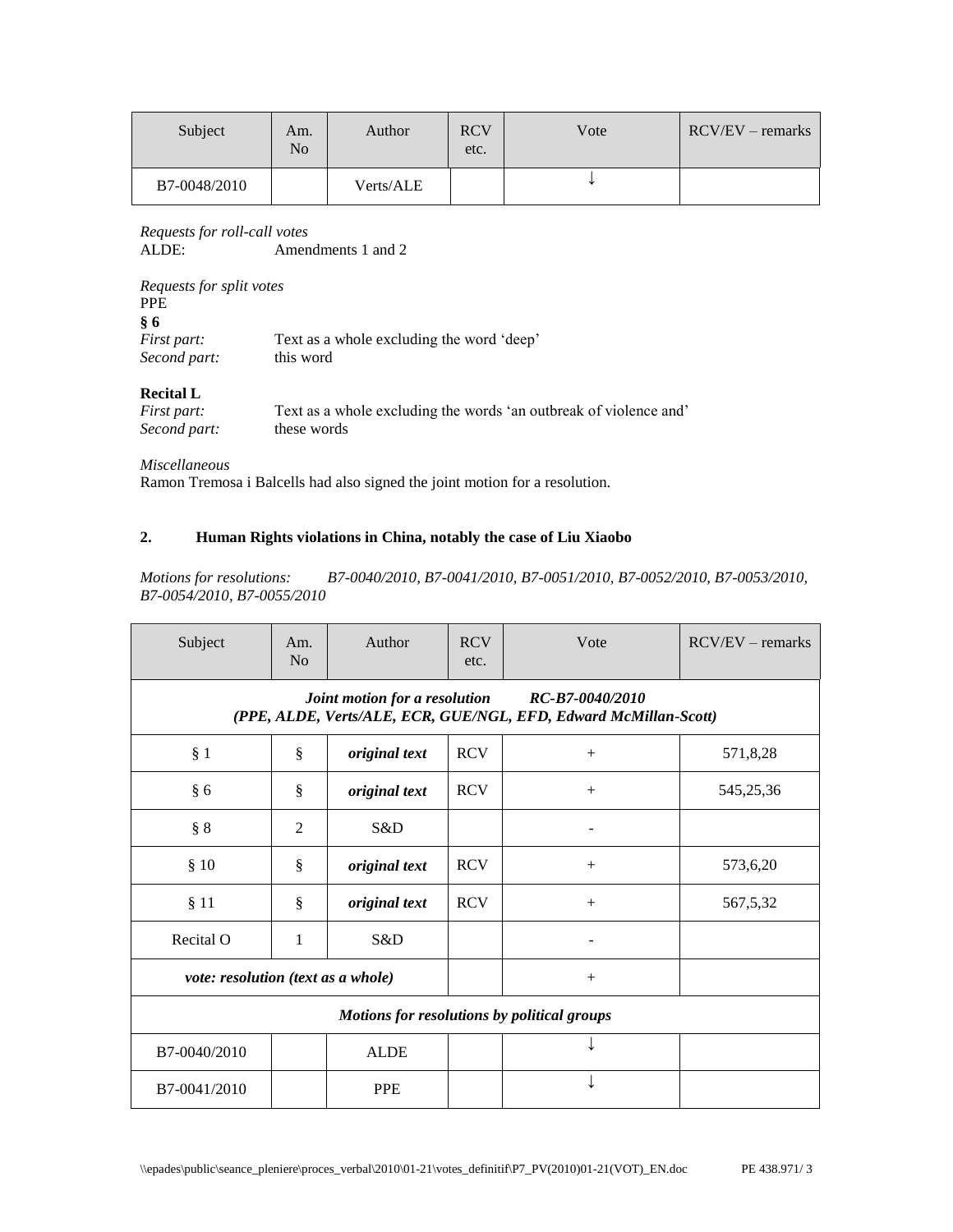| Subject      | Am.<br>N <sub>o</sub> | Author                                 | <b>RCV</b><br>etc. | Vote | $RCV/EV - remarks$ |
|--------------|-----------------------|----------------------------------------|--------------------|------|--------------------|
| B7-0051/2010 |                       | <b>EFD</b><br>Edward<br>McMillan-Scott |                    |      |                    |
| B7-0052/2010 |                       | S&D                                    |                    |      |                    |
| B7-0053/2010 |                       | <b>GUE/NGL</b>                         |                    |      |                    |
| B7-0054/2010 |                       | <b>ECR</b>                             |                    |      |                    |
| B7-0055/2010 |                       | Verts/ALE                              |                    |      |                    |

*Requests for roll-call votes*

paragraphs 1, 6, 10 and 11

#### **3. Philippines**

*Motions for resolutions: B7-0043/2010, B7-0044/2010, B7-0046/2010, B7-0047/2010, B7-0049/2010, B7-0050/2010*

| Subject                                     | Am.<br>No                                                                                          | Author        | <b>RCV</b><br>etc. | Vote   | $RCV/EV -$<br>remarks        |  |  |  |
|---------------------------------------------|----------------------------------------------------------------------------------------------------|---------------|--------------------|--------|------------------------------|--|--|--|
|                                             | Joint motion for a resolution<br>RC-B7-0043/2010<br>(PPE, S&D, ALDE, Verts/ALE, ECR, GUE/NGL, EFD) |               |                    |        |                              |  |  |  |
| § 2                                         | $\S$                                                                                               | original text | split              |        |                              |  |  |  |
|                                             |                                                                                                    |               | 1                  | $^{+}$ |                              |  |  |  |
|                                             |                                                                                                    |               | 2/VE               |        | 291,282,17                   |  |  |  |
| § 6                                         | ş                                                                                                  | original text | split              |        |                              |  |  |  |
|                                             |                                                                                                    |               | 1                  | $+$    |                              |  |  |  |
|                                             |                                                                                                    |               | 2/VE               |        | amended orally<br>156,395,14 |  |  |  |
| Recital F                                   | §                                                                                                  | original text | sep                |        |                              |  |  |  |
| vote: resolution (text as a whole)          |                                                                                                    |               | <b>RCV</b>         |        | 569,10,17                    |  |  |  |
| Motions for resolutions by political groups |                                                                                                    |               |                    |        |                              |  |  |  |
| B7-0043/2010                                |                                                                                                    | <b>ALDE</b>   |                    |        |                              |  |  |  |
| B7-0044/2010                                |                                                                                                    | <b>EFD</b>    |                    |        |                              |  |  |  |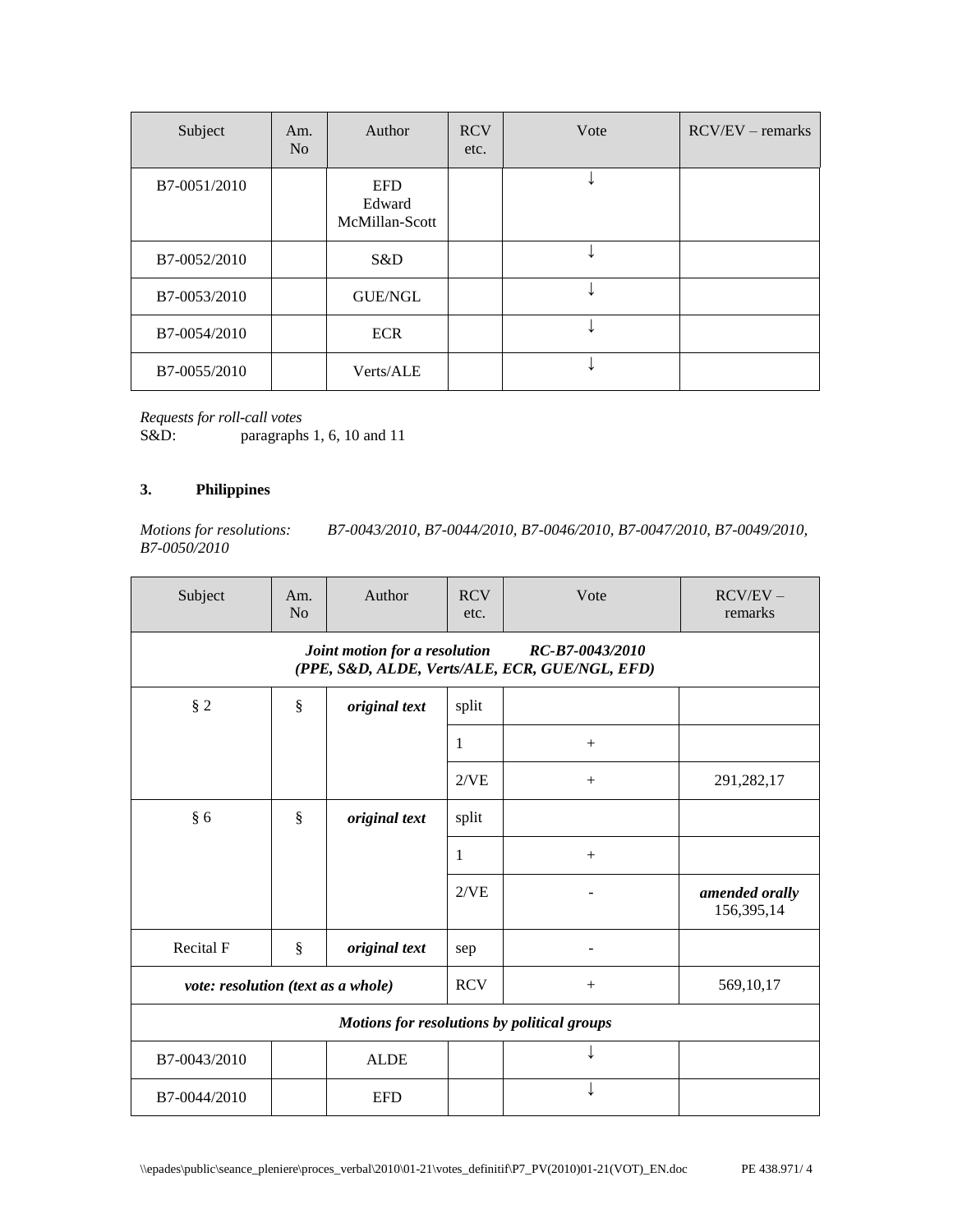| Subject      | Am.<br>N <sub>0</sub> | Author         | <b>RCV</b><br>etc. | Vote | $RCV/EV -$<br>remarks |
|--------------|-----------------------|----------------|--------------------|------|-----------------------|
| B7-0046/2010 |                       | <b>PPE/ECR</b> |                    |      |                       |
| B7-0047/2010 |                       | S&D            |                    |      |                       |
| B7-0049/2010 |                       | GUE/NGL        |                    |      |                       |
| B7-0050/2010 |                       | Verts/ALE      |                    |      |                       |

*Requests for roll-call votes* PPE: final vote

*Requests for split votes* PPE: **§ 2** *First part:* Text as a whole excluding the words 'whilst deploring the initial delays' *Second part:* these words **§ 6**

Text as a whole excluding the words 'to release all disappeared persons who are still in captivity' *Second part:* these words

*Requests for separate vote* PPE: recital F

*Miscellaneous*

Barbara Lochbihler (author) had moved an oral amendment to the second part of paragraph 6. That part had been rejected.

#### **4. European Strategy for the Danube Region**

*Motions for resolutions: B7-0031/2010, B7-0032/2010, B7-0033/2010, B7-0034/2010, B7-0036/2010*

| Subject                                                                                    | Am.<br>N <sub>o</sub> | Author     | <b>RCV</b><br>etc. | Vote | $RCV/EV - remarks$ |  |
|--------------------------------------------------------------------------------------------|-----------------------|------------|--------------------|------|--------------------|--|
| Joint motion for a resolution RC-B7-0031/2010<br>(PPE, S&D, ALDE, Verts/ALE, ECR, GUE/NGL) |                       |            |                    |      |                    |  |
| After $\S$ 5                                                                               |                       | <b>ECR</b> |                    |      |                    |  |
|                                                                                            | $\overline{2}$        | <b>ECR</b> |                    |      |                    |  |
| § 11                                                                                       | 3                     | <b>ECR</b> |                    |      |                    |  |
| § 15                                                                                       | $\overline{4}$        | <b>ECR</b> |                    |      |                    |  |
| § 20                                                                                       | 5                     | <b>ECR</b> |                    |      |                    |  |